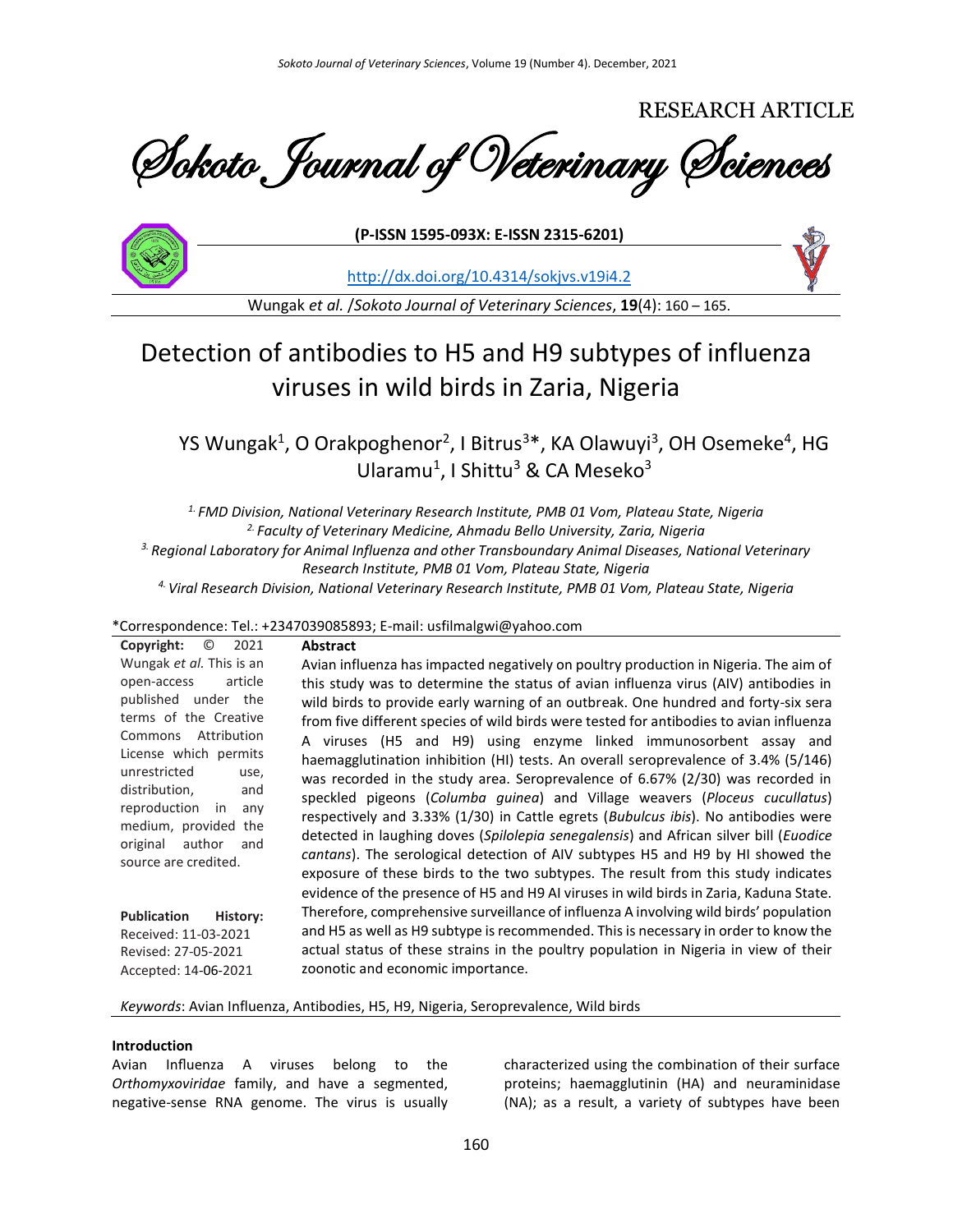identified; for example, H5N1, H5N6, or H9N2 (Peacock *et al.*, 2019a; Sulaiman *et al*., 2021). Wild aquatic birds are the main reservoir of avian influenza; at least 16 of the 18 haemagglutinin (HA) subtypes (H1-H16) and 9 of the known neuraminidase (NA) subtypes (N1-N9) have been identified in the avian species (Webster *et al.*, 1992; Maclachlan & Duboyi, 2010). Avian influenza is one of the most important zoonotic diseases that affect poultry, wildlife and human health globally (Peiris *et al.*, 2007; Bahl *et al.*, 2016) usually with pandemic potential. Historically, outbreaks of highly pathogenic avian influenza (HPAI) H5N1, that occurred in China in 1996 and subsequently spread across the world thereafter, have led to tremendous economic losses in the poultry industry as well as loses in wildlife, and considerable loss of human life (Wikramaratna *et al.*, 2014). Also, other pathogenic strains of avian influenza viruses (AIVs) with pandemic potential have emerged such as H7N9 in 2013 and 2015 in South Korea (Chowell *et al.*, 2013; Lycett *et al.*, 2016). However, HPAI H5N1 is now considered endemic in some countries of Southeast Asia, North Africa and Middle East, with its attendant health risk on wildlife and human health (Olsen *et al.*, 2006; Peiris *et al.*, 2007). These threats continue to call for in-depth studies that will unravel the reasons for the emergence, transmission and spread of AIV and ways for its containment. Wild water birds which belong to the orders Anseriformes (including geese, swans and ducks) and to a lesser extent, Charadriiformes (including terns, sandpipers gulls, and plovers) are known to be the natural reservoirs of avian influenza A viruses (Nishiura *et al.*, 2009; Vandegrift *et al.*, 2010; Caron *et al.*, 2017) except subtypes H17N10 and H18N11 which are only found in bats (Wu *et al.*, 2014).

The geographical distributions of these viruses are known to be extended by the migratory representatives of these orders, which serve as important vectors for AIVs (Webster *et al.*, 1992; Verhagen *et al.*, 2015; Lycett *et al.*, 2016). The low prevalence reported in passerine songbirds is an indication of spillover infection through contact with water birds or poultry (Fuller *et al.*, 2010). However, It has also been observed that some peri-domestic species among these, such as house sparrows (*Passer domesticus*), may play a role in moving AIVs between poultry farms (Vandegrift *et al.*, 2010; Bahl *et al.*, 2016) as well as from other wild birds (Prosser *et al.*, 2013). In Nigeria, the first outbreak of HPAI H5N1 occurred in 2006; the outbreak was attributed to the activities of migratory birds and trade in poultry products as possible sources of introduction and

transmission (Ducatez *et al.*, 2006; Lycett *et al.*, 2016). Another wave of the outbreak re-surfaced in 2008 in two northern states of Nigeria. This outbreak caused suspicion of the possible involvement of wild birds in the maintenance and transmission of HPAI H5N1 in Nigeria (Columba-Teru *et al.*, 2012). In 2015, another resurgence of HPAI subtype H5N1 occurred in live bird markets (LBMs) and poultry farms across Nigeria (Meseko & Oluwayelu, 2019). Serological evidences for H9N2 subtypes exposure have been reported in commercial poultry and humans in Nigeria (Oluwayelu *et al.*, 2020). Although it has been suggested that wild birds play a key role in dynamics and endemicity of HPAI H5NI in Nigeria, there are few studies conducted to ascertain this. This study was conducted to assess the seroprevalence of antibodies against AIV in free-living wild birds and also to determine the status of H5 and H9 at the domestic and wildlife interface in Zaria, Kaduna State, Nigeria.

# **Materials and Methods**

# *Study design*

This study was conducted in Zaria, a major city in Kaduna State, Nigeria, with an average elevation of 644 metres above sea level, covering about 300 square kilometres. It has a tropical continental climate with a significant dry season, lasting up to seven months (October – May). A cool period is usually experienced during the dry season, between November and February. Zaria is in the Northern Guinea Savanna, with a diversity of woody shrubs, grasses and short trees. It is located on the geographic coordinates of 11°12'N and 7°37'E. Zaria is a large, heterogeneous city with an approximate population of 1,490,000 (Ehimiyein *et al.*, 2018).

# *Blood sample collection*

2 – 3 ml of blood sample were collected through the wing vein into sterile glass tubes using sterile hypodermic syringes and needle. The samples were from 146 wild birds comprising 30 Laughing doves (*Spilolepia senegalensis*), 30 Speckled pigeons (*Columba guinea*), 30 Cattle egrets (*Bubulcus ibis*), 28 Village weavers (*Ploceus cucullatus*), and 28 African silver bill (*Euodice cantans*) (Table 1). The birds were captured using wooden traps set around poultry houses and also purchased from the live bird markets (LBM). They were sampled based on convenient sampling technique; based on available birds at a specific time of capture and purchase. Sera were harvested from each of the blood samples, transferred into sterile cryo-vials, labelled and stored at -20℃ until used.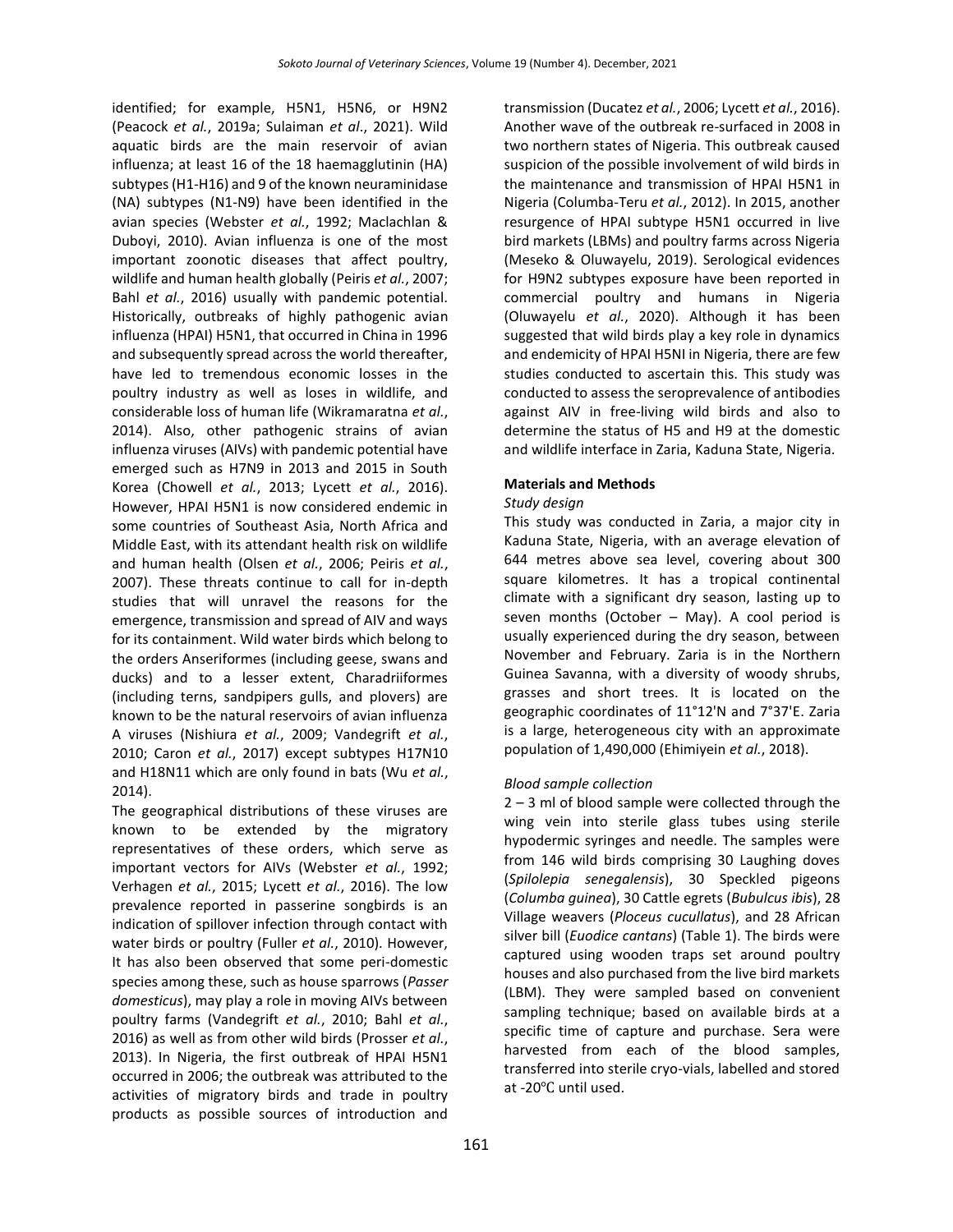#### *Enzyme-linked immunosorbent assay*

The Antigen AIV Ab ELISA kit (Anigen Animal Genetics Inc., Korea) was used for the screening according to the manufacturer's instructions and as previously conducted by Wungak *et al.* (2019). The AIV NP antigen coated test plate was prepared. 50 µl of controls and sample were added to the wells. About 50 µl of anti AIV antibody-HRP was then added to each well. The plates were then incubated for 30 minutes at 37℃. After the incubation, plates were washed 6 times. A hundred microliters of substrate solution (ready to use) were then added and plates incubated for 10 minutes at room temperature. 100 µl of stopping solution was then added and the optical density (OD) was measured at 450 nm with reference wavelength at 620nm. PI value = [1-(OD sample/mean OD negative)]  $\times$  100

#### *Haemagglutination inhibition test*

The haemagglutination inhibition (HI) test was carried out as previously described (Meseko *et al.*, 2012; OIE, 2018) using antigen and antisera specific for H5 and H9 subtypes. About 0.025 ml PBS were dispensed into each well of a plastic V-bottomed microtitre plate and 0.025 ml of serum were later placed into the first well of each plate (A-E). Two-fold dilutions of 0.025 ml volumes of the sera were made across the plate. 4 HAU virus/antigen in 0.025 ml was added to each well and the plate were left for  $30 - 40$  min at room temperature (20 $°C$ ). Later, 0.025 ml of 1% (v/v) chicken RBCs was added to each well and mixed gently, the RBCs were allowed to settle to a distinct button for about 40 min at room temperature (20℃). The Haemagglutination Inhibition (HI) titre was read from the highest dilution of serum causing complete inhibition of four HAU of antigen. The agglutination was assessed by tilting the plates. Only those wells in which the RBCs streamed at the same rate as the control wells (positive serum, virus/antigen and PBS controls) were considered to show inhibition. The validity of this result was assessed against a negative control. Serum titre greater than or equal to  $2<sup>2</sup>$  or 2log2 was considered as positive.

### *Data analysis*

The data were stored in Microsoft Excel® spreadsheet. Descriptive statistics was carried out using Microsoft Excels spreadsheet and proportions were obtained using open Epi Version 2.3.1 Statistical tool (Open-Source Epidemiological Statistics for Public Health calculation). Chi-square  $(\chi^2)$  was used to measure the strength of association. P< 0.05 was considered as significant.

#### **Results**

Out of the 30 sera each from Speckled pigeons, Cattle egrets and Village weavers, 2(6.67%), 1(3.33 %) and 2(6.67%) were positive for influenza A virus antibodies respectively using ELISA. No antibody (0%) was detected in Laughing doves and African silver bills (Table 1). The difference in seropositivity among the wild birds' species was not statistically associated with avian Influenza virus antibodies in the study area  $(p > 0.42)$ . Using HI for subtyping, two of the sera positive by ELISA were positive for serotype H9, and one was positive for H5 subtypes using antigen and antisera specific for H5 and H9 (Table 2).

## **Discussion**

Wild birds present a significant risk to poultry biosecurity because they can transmit disease causing agents including AIVs into poultry farms (Waziri *et al.*, 2017). Here, apparently healthy wild birds at this wildlife and domestic birds interface were exposed to AIVs. An overall AIV seroprevalence of 3.42% (5/146) was recorded. This is similar to the findings of Ameji *et al.* (2017) who reported AIV seroprevalence of 4% in wild birds in Kogi State, Nigeria. Waziri *et al.* (2017)

**Table 1**: Seroprevalence of AIV antibodies in some wild birds in Zaria, Nigeria using enzyme linked immunosorbent Assay

| Species of bird                                | Number of sera<br>tested | Number of sera<br>positive | Prevalence | 95% CI               |
|------------------------------------------------|--------------------------|----------------------------|------------|----------------------|
| Speckled pigeons (Columba guinea)              | 30                       | 2                          | 6.67       | 1.13-20.32           |
| Cattle egrets (Bubulcus ibis)                  | 30                       |                            | 3.33       | $0.17 - 15$<br>15.36 |
| Village weavers (Ploceus cucullatus)           | 30                       |                            | 6.67       | 1.13-20.32           |
| Laughing doves (Spilolepia<br>senegalensis)    | 28                       | 0                          | 0.00       | $0.0 - 10.15$        |
| African silver bill ( <i>Euodice cantans</i> ) | 28                       | 0                          | 0.00       | $0.0 - 10.15$        |
| Total                                          | 146                      |                            | 3.42       | 1.27-7.42            |

X = 3.9, df: 4, P-value 0.42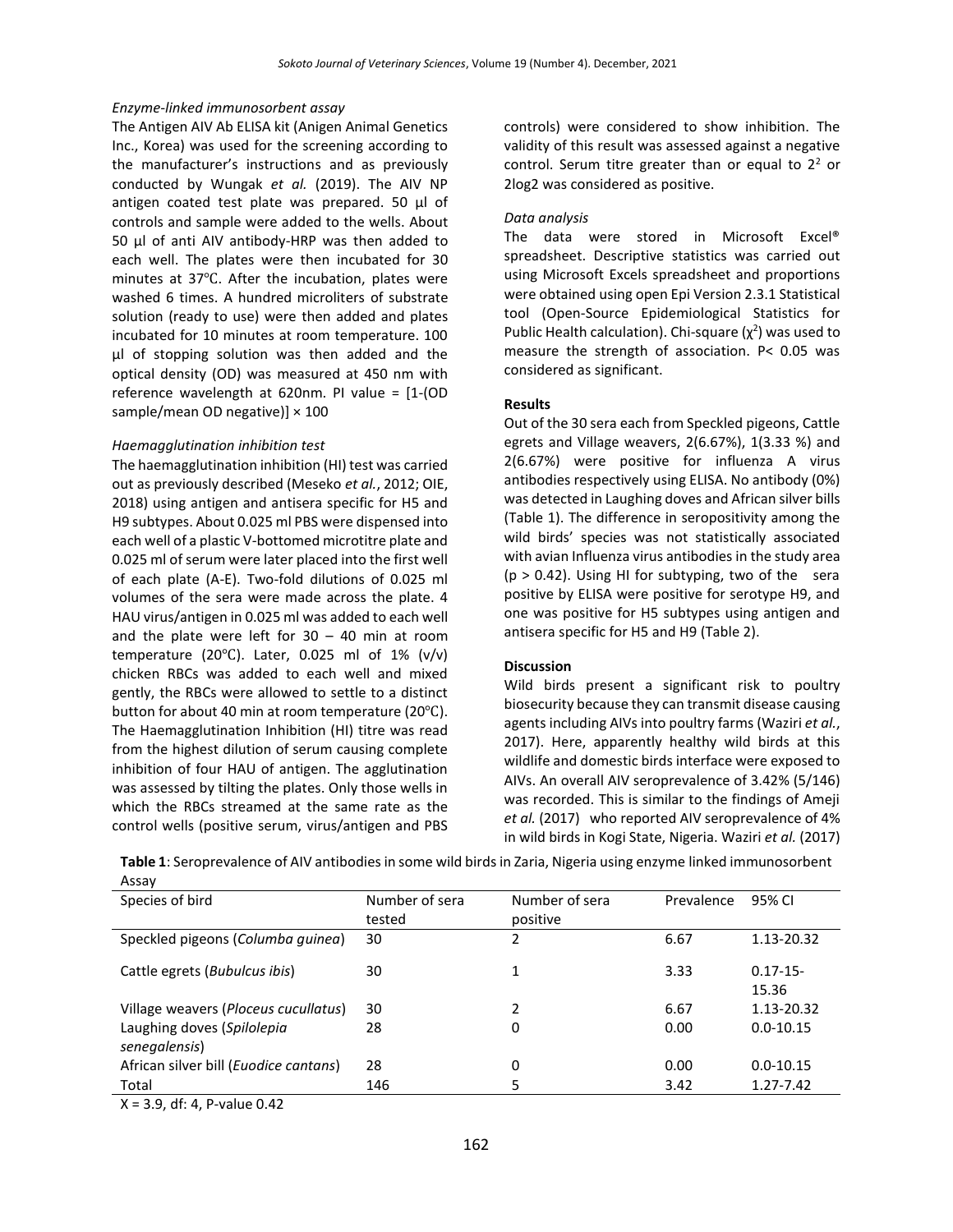**Table 2:** Serological analysis of avian influenza virus subtypes in some wild birds in Zaria, Nigeria using haemagglutination inhibition (HI) test

| Species                              | No. of sera tested No. of sera positive for H9 | No. of sera positive for H5 |
|--------------------------------------|------------------------------------------------|-----------------------------|
| Speckled pigeons (Columba guinea)    |                                                |                             |
| Cattle egrets (Bubulcus ibis)        |                                                |                             |
| Village weavers (Ploceus cucullatus) |                                                |                             |

reported seroprevalence rates of  $11 - 15\%$  for H5 subtype in wild birds in North-eastern States of Nigeria. Although the bird species surveyed for antibodies against AIVs in this study are not known to play an active role in the maintenance of AIV, they are often viewed as "spill over host" probably being infected from their interaction with poultry or water birds (Fuller *et al.*, 2010). These birds have been suggested to play some roles in the spread of these viruses by movement from one poultry farm to another (Vandegrift *et al.*, 2010; Bahl *et al.*, 2016) or they can transmit the viruses to other wild birds (Prosser *et al.*, 2013). The serological detection of AIV subtype H5 and H9 by HI showed exposure of these bird to the circulating H5 and H9 viruses in the environment. It is suggested that H9N2 is endemic especially in the low- and middle-income countries where surveillance is not frequently carried out and H9N2 is not commonly targeted for monitoring or not even investigated at all (Peacock *et al.*, 2019a). The survey of H9 viruses in other parts of the world have shown hyper-endemicity in poultry birds in both live bird markets and poultry farms (Peacock *et al.*, 2019b; Sulaiman *et al*., 2021). H9N2 subtype has been documented to have ability to contribute gene segments to other highly pathogenic subtypes of AIV, thereby potentiating their pathogenicity to cause disease in both poultry, other animals and humans (Chen *et al.*, 2014; Huang *et al.*, 2015). Moreover, it has also been reported that H9N2 can receive several combinations of genes from other AIVs subtypes thereby increasing its pathogenic and zoonotic potentials (Iqbal *et al.*, 2009; Parvin *et al.*, 2014). Although H9N2 is a low pathogenic AIV, the subtype is found globally, and compared to H5 and H7 subtypes, the strain is sometimes neglected during AIV subtypes surveillances (Peacock *et al.*, 2019b). However, current evidence reveals that they could potentially play a significant role in the future emergence of the influenza pandemic, either directly as a H9 AIV subtype virus or as a result of the donation of internal genes to HPAI pandemic subtypes (Peacock *et al.*, 2019b). The finding in this study is similar to that reported by Oluwayelu *et al.* (2017), who detected H9 influenza virus antibodies in commercial breeders and layers birds in South western Nigerian States.

Similarly, H9 seroprevalence was reported by Okoye *et al.* (2013) among poultry farm workers and poultry sellers at LBMs in south eastern Nigeria. In conclusion, H5 and H9 AI viruses are circulating at the domestic and wild birds interface in Zaria, Kaduna State. Therefore, a comprehensive surveillance of influenza A viruses involving wild birds population as well as H9 subtype is recommended. This is necessary in order to know the actual status of these strains in commercial poultry in Nigeria due to its zoonotic and economic importance.

## **Conflict of Interest**

The authors declare that there is no conflict of interest.

## **References**

- Ameji N, Sa'idu L & Abdu P (2017). Detection of avian influenza antibodies and antigens in poultry and some wild birds in Kogi state, Nigeria. *Sokoto Journal of Veterinary Sciences,* doi.10.4314/sokjvs.v15i3.9.
- Bahl J, Pham TT, Hill NJ, Hussein ITM, Ma EJ, Easterday BC, Halpin RA, Stockwell TB, Wentworth DE, Kayali G, Krauss S, Schultz-Cherry S, Webster RG, Webby RJ, Swartz MD, Smith GJD & Runstadler JA (2016). Ecosystem interactions underlie the spread of avian influenza A viruses with pandemic potential. *PLoS Pathogens,* [doi.10.1371/journal.ppat.100562](https://doi.org/10.1371/journal.ppat.10056)0.
- Caron A, Cappelle J & Gaidet N (2017). Challenging the conceptual framework of maintenance hosts for influenza A viruses in wild birds. *Journal of Applied Ecology*, **54**(3): 681–690).
- Chen H, Yuan H, Gao R, Zhang J, Wang D, Xiong Y, Fan G, Yang F, Li X, Zhou J, Zou S, Yang L, Chen T, Dong L, Bo H, Zhao X, Zhang Y, Lan Y, Bai T & Shu Y (2014). Clinical and epidemiological characteristics of a fatal case of avian influenza A H10N8 virus infection: A descriptive study. *The Lancet,* **383**(9918): 714–721.
- Chowell G, Simonsen L, Towers S, Miller MA & Viboud C (2013). Transmission potential of influenza A/H7N9, February to May 2013, China. *BMC Medicine,* doi.10.1186/1741-7015-11-214.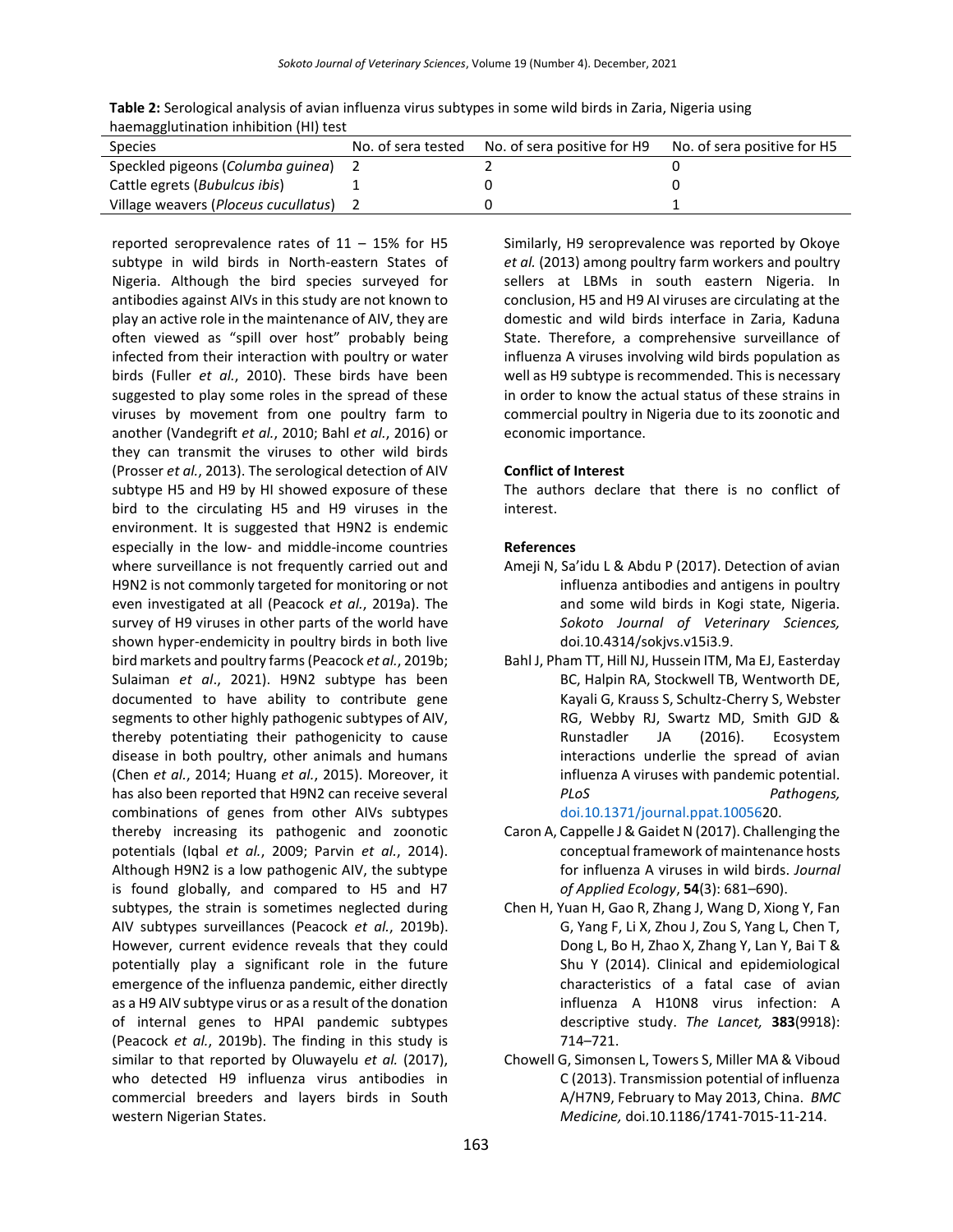- Columba-Teru V, Manu SA, Ahmed GI, Junaidu K, Newman S, Nyager J, Iwar VN, Mshelbwala GM, Joannis T, Maina JA & Apeverga PT (2012). Situation-based survey of avian influenza viruses in possible "Bridge" species of wild and domestic birds in Nigeria. *Influenza Research and Treatment,*  doi.10.1155/2012/567601.
- Ducatez MF, Olinger CM, Owoade AA, De Landtsheer S, Ammerlaan W, Niesters HGM, Osterhaus ADME, Fouchier RAM & Muller CP (2006). Avian Flu: Multiple introductions of H5N1 in Nigeria. *Nature,* doi.10.1038/442037a
- Ehimiyein AM, Maishanu DD & Ehimiyein IO (2018). Prevalence of gastrointestinal and haemoparasites in hunting dogs in Zaria, Nigeria. *Sokoto Journal of Veterinary Sciences,* **6**(3): 55-60.
- Fuller TL, Saatchi SS, Curd EE, Toffelmier E, Thomassen HA, Buermann W, DeSante DF, Nott MP, Saracco JF, Ralph CJ, Alexander JD, Pollinger JP & Smith TB (2010). Mapping the risk of avian influenza in wild birds in the US. *BMC Infectious Diseases,* doi.10.1186/1471- 2334-10-187.
- Huang Y, Li X, Zhang H, Chen B, Jiang Y, Yang L, Zhu, W, Hu S, Zhou S, Tang Y, Xiang X, Li F, Li W & Gao L (2015). Human infection with an avian influenza A (H9N2) virus in the middle region of China. *Journal of Medical Virology,* **87**(10): 1641–1648.
- Iqbal M, Yaqub T, Reddy K & McCauley JW (2009). Novel genotypes of H9N2 influenza a viruses isolated from poultry in Pakistan containing NS genes similar to highly pathogenic H7N3 and H5N1 viruses. *PLoS ONE,* [doi.10.1371/journal.pone.00057](https://doi.org/10.1371/journal.pone.0005)88
- Lycett SJ, Bodewes R, Pohlmann A, Banks J, Bányai K, Boni MF, Bouwstra R, Breed AC, Brown IH, Chen H Dán Á, DeLiberto TJ, Diep N, Gilbert M, Hill S, Ip HS, Ke CW, Kida H, Killian ML & Kuiken T (2016). Role for migratory wild birds in the global spread of avian influenza H5N8*. Science,* **354**(6309): 213–217.
- Maclachlan NJ & Dubovi EJ (2010). *Fenner's Veterinary Virology*: Academic press.
- Meseko CA & Oluwayelu DO (2019). Avian influenza. In Transboundary Animal Diseases. *Sahelian Africa and Connected Regions,* [doi.10.1007/978-3-030-25385-1](https://doi.org/10.1007/978-3-030-25385-)\_17.
- Meseko C, Cilloni F & Oladokun A (2012). Serosurvey of antibody to highly pathogenic avian influenza (H5N1) in pigs, north central

Nigeria. *Sokoto Journal of Veterinary Sciences,* doi.10.4314/sokjvs.v10i2.9.

- Nishiura H, Hoye B, Klaassen M, Bauer S & Heesterbeek H (2009). How to find natural reservoir hosts from endemic prevalence in a multi-host population: A case study of influenza in waterfowl. *Epidemics,* **1**(2): 118– 128.
- OIE (2018). Manual of Diagnostic Tests and Vaccines for Terrestrial Animals. World Organisation for Animal Health,Rome. May Pp 821-841.
- Okoye J, Eze D, Krueger, WS, Heil, GL, Friary JA & Gray GC (2013). Serologic evidence of avian influenza virus infections among Nigerian agricultural workers. *Journal of Medical Virology,* doi.10.1002/jmv.23520.
- Olsen B, Munster, VJ, Wallensten A, Waldenström J, Osterhaus ADME & Fouchier RAM (2006). Global patterns of influenza A virus in wild birds. *Science,* **312(**5772): 384–388.
- Oluwayelu DO Meseko CA, Ayinmode AB, Adebiyi, AI, Lawani MA & Kakulu FO (2020). Reemergence of highly pathogenic avian influenza H5N1 in Nigeria, 2014–2016: Role of social network and value chain forces in interstate transmission. *Virologica Sinica,* [doi.10.1007/s12250-020-00201-w](https://doi.org/10.1007/s12250-020-00201-).
- Oluwayelu DO, Omolanwa A, Adebiyi AI & Aiki-Raji CO (2017). Flock-based surveillance for low pathogenic avian influenza virus in commercial breeders and layers, southwest Nigeria. *African Journal of Infectious Diseases,* **11**(1): 44–49.
- Parvin R, Heenemann K, Halami MY, Chowdhury EH, Islam MR & Vahlenkamp TW (2014). Fullgenome analysis of avian influenza virus H9N2 from Bangladesh reveals internal gene reassortments with two distinct highly pathogenic avian influenza viruses. *Archives of Virology,* **159**(7): 1651–1661.
- Peacock TP, James J, Sealy JE & Iqbal M (2019a). A global perspective on H9N2 avian influenza virus. *Viruses,* **11**(7): 1–28.
- Peacock TP, James J, Sealy JE & Iqbal M (2019b). A global perspective on H9N2 avian influenza virus. *Viruses,* 11(7): MDPI AG. doi.10.3390/v11070620.
- Peiris JSM, De Jong MD & Guan Y (2007). Avian influenza virus (H5N1): A threat to human health. *Clinical Microbiology Reviews,* **20**(2): 243–267.
- Prosser DJ, Hungerford LL, Erwin RM, Ottinger MA, Takekaw JY & Ellis EC (2013). Mapping avian influenza transmission risk at the interface of